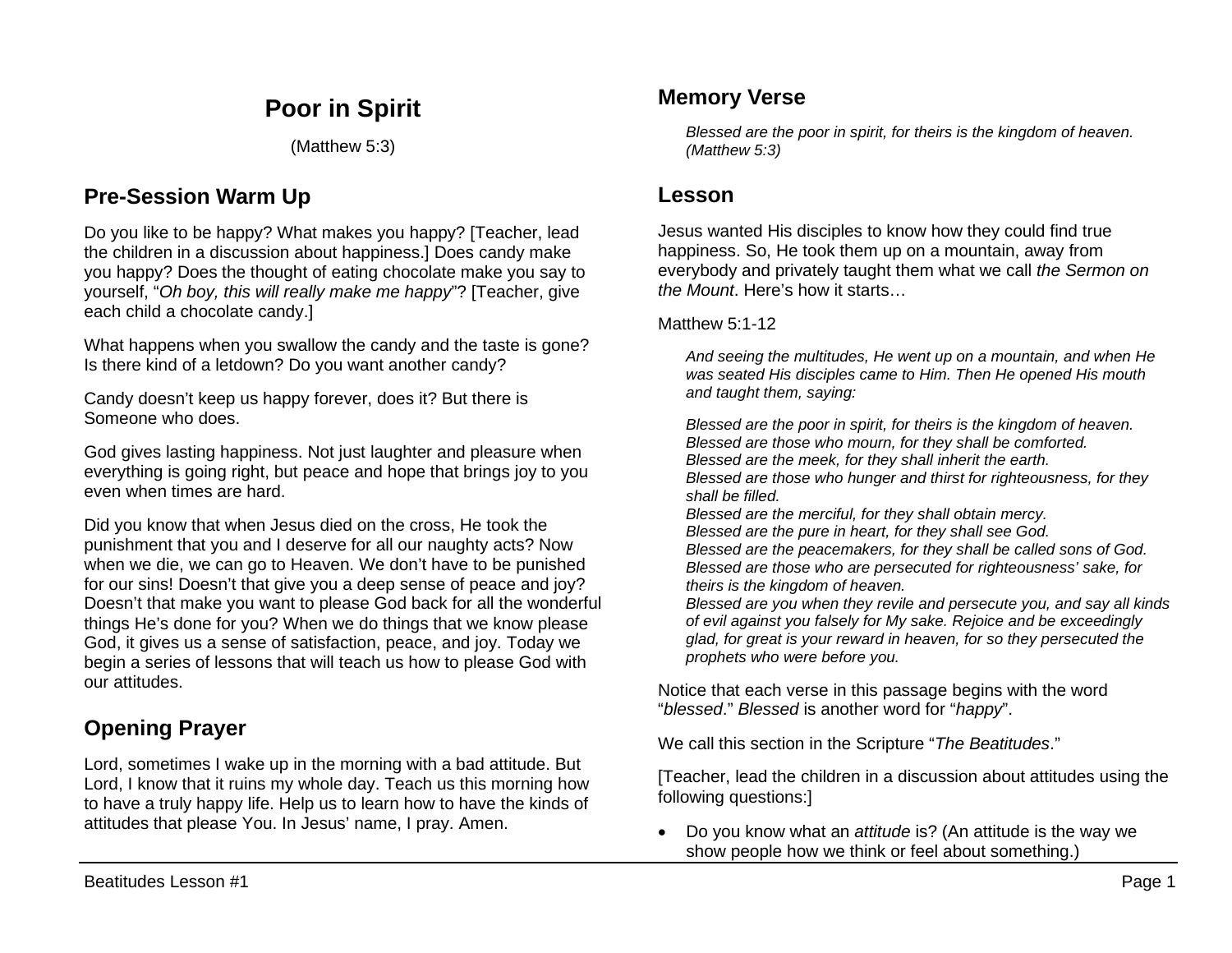- What makes us have a bad attitude?
- What makes us have a good attitude?
- Do you think God knows about our attitudes?
- What do you think makes God happy?
- Does it make you happy to please God?

There is a special kind of happiness that comes when we know that God is pleased with our attitudes. Jesus wanted us to know how to please God, that's why he gave us the beatitudes. I call them "*Be-Attitudes*" because they are attitudes that ought to be in our hearts.

Let's see what kind of attitudes really please God.

Read Matthew 5:3 and substitute the word "Blessed" with "Happy:"

*Happy are the poor in spirit, for theirs is the kingdom of heaven.*

If this kind of attitude pleases God, let's try to understand what Jesus was saying here.

What does "*poor*" mean? (To be *poor* is to lack something you need. You are "*needy*.") What do you think it means to be *poor in spirit*? (It means you're lacking something spiritually; you're missing something to give you a deep sense of peace and joy in your heart.)

Sin separates us from God. When you realize you are a sinner, you are admitting you are *poor in spirit*—that you have spiritual need; you have a hunger in your heart to make God happy. That's when you are ready to ask Jesus to forgive you of your sins. He is the only one who can satisfy that hunger in your heart to make God happy.

When you ask Jesus to forgive you of your sins, the Scripture says you become a child of God. That's when you know that you can go be with God in Heaven when you die.

That's why this verse says, "*for theirs is the kingdom of heaven*."

Knowing that you are *poor in spirit* is the beginning of your walk with God.

It's also important to never forget that we are *poor in spirit*. Always remember that we depend on what Jesus did for us on the cross to be received into Heaven.

# **Closing Prayer**

Lord, we want to live a happy life and we want You to be happy with us. Help us to always remember how much we need You. We want to come running to You when we know we have done something wrong. We want to be quick to confess our sins so that we can be made right again in Your eyes. In Jesus' name, I pray. Amen.

### **Learning Activities**

### **Craft Corner**

*Bulletin Board*. Use the Bulletin Board idea on the next page and the Bee pattern from page 12. Copy a bee for each child. Talk to the children about the types of attitudes that please God. Let each child write a godly attitude (such as humility, gentleness, desire to do right, compassion, forgiveness, kindness, blameless, peacemaker, etc.) on a bee and mount it on the bulletin board. Add colorful flowers and a decorative border. As an alternative you could make a bee for each beatitude.

### **Game Center**

*Hang Man*. Play *Hangman* with these words:

- **Disciples**
- Heaven
- Poor in spirit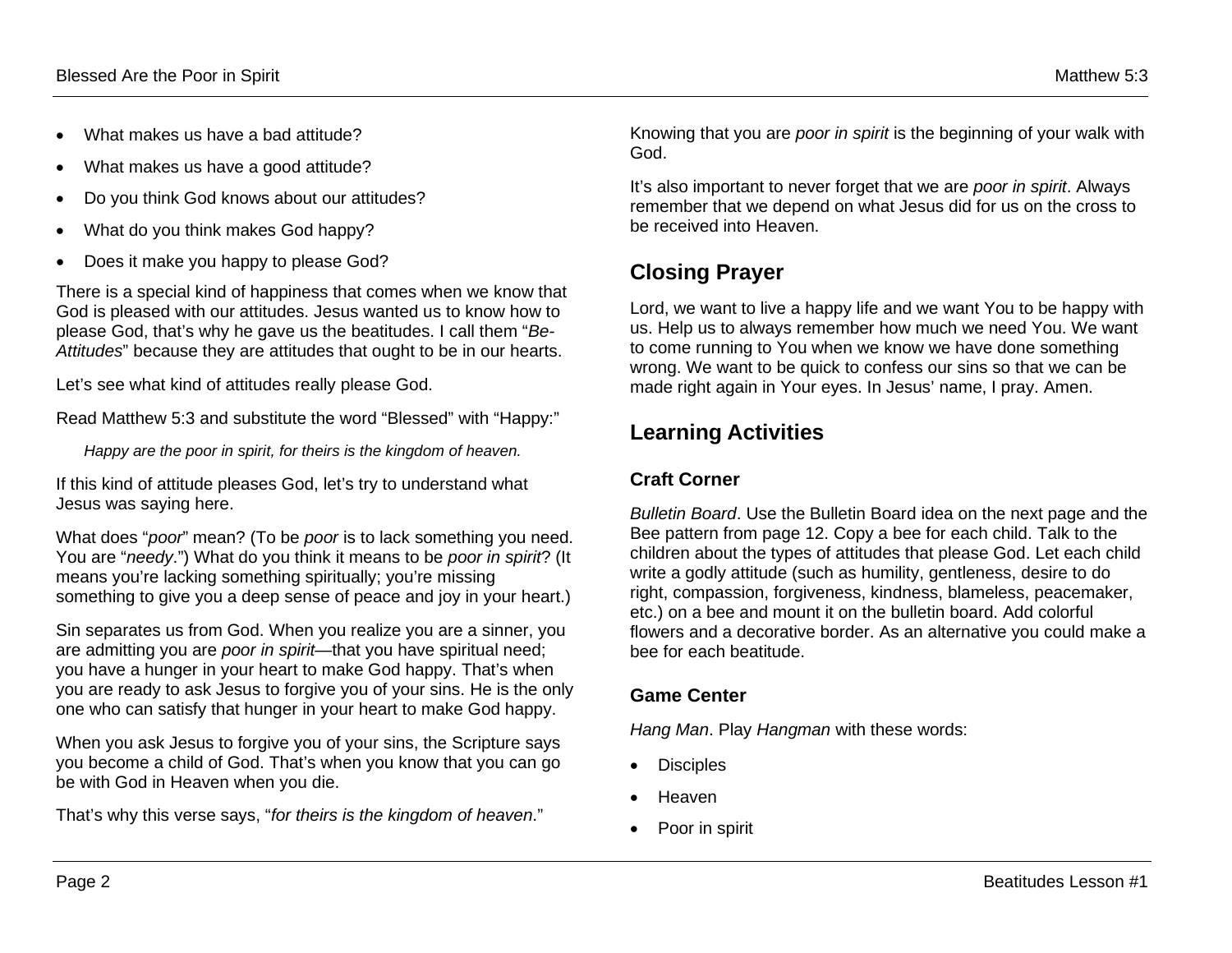• Kingdom of God

Or, use the following questions in another game of your choice:

- 1. What does the word "blessed" mean? (Happy)
- 2. What is a beatitude? (A beatitude is the blessing you get from God when you have the kind of attitudes that please Him.)
- 3. What is the first beatitude? (Matthew 5:3)
- 4. What does "poor" mean? (You're needy)
- 5. What does "poor in spirit" mean? (You're spiritually needy)
- 6. Why does it please God when we realize that we are poor in spirit? (We realize our need for Jesus to save us from getting punished for our sins.)
- 7. What is your reward for knowing you are poor in spirit? (The kingdom of heaven)
- 8. How often should you remember that you are poor in spirit? (Always, because you should never want to forget how much you need Jesus)